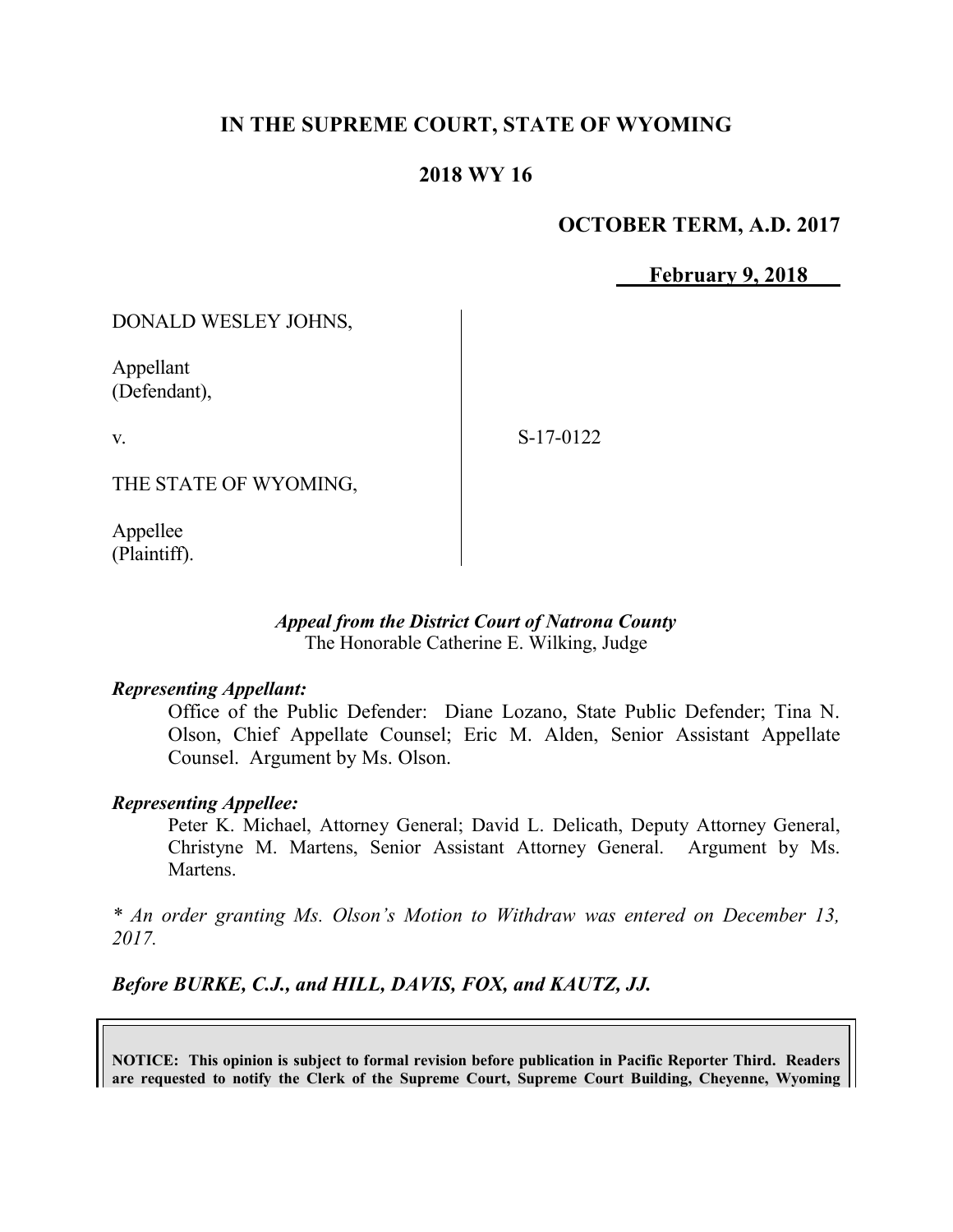**82002, of typographical or other formal errors so correction may be made before final publication in the permanent volume.**

## **KAUTZ, Justice.**

[¶1] A jury convicted the appellant, Don Wesley Johns, of the first-degree murder of his roommate, Don Wickersham. Mr. Johns appeals his conviction, arguing that the district court erroneously instructed the jury in multiple ways and that the court utilized an improper stepped verdict form. We affirm.

### **ISSUES**

[¶2] Mr. Johns' issue statement is a blanket question of whether the district court properly instructed the jury; therefore, we re-state the issues to give them more specificity:

1. Did the district court properly instruct the jury regarding the law of self-defense and the duty to retreat?

2. Did the district court properly instruct the jury regarding the State's burden of proof regarding a "sudden heat of passion" in voluntary manslaughter?

3. Did the district court utilize an improper stepped verdict which prohibited the jury from considering "sudden heat of passion" as a mitigating factor?

4. Did the district court err when it did not provide the jury a definition of "recklessly" or "enhanced recklessness" within the instruction defining malice in second-degree murder?

### **FACTS**

[¶3] During the afternoon and evening of August 29, 2015, Mr. Johns and Mr. Wickersham hosted a few people at their apartment while Mr. Johns received a tattoo from Shane Erickson. Among the guests were Mr. Erickson's fiancée, Jamie Geesy, Damian Gaylord, and Carmen Dimas. Although both Mr. Johns and Mr. Wickersham had been drinking alcohol, the witnesses described Mr. Johns as "belligerent," "loud," and "up in people's faces," while Mr. Wickersham was "laid back, really mellow" and "level headed." However, Mr. Johns and Mr. Wickersham argued with one another about the music being played at the party and Mr. Johns' rent payment. Mr. Johns was yelling and "getting crazy" and Mr. Wickersham told Mr. Johns that if he did not calm down and stop arguing he would need to leave. At one point in time, Mr. Wickersham asked Mr. Gaylord to be a "referee" between he and Mr. Johns. Mr. Wickersham left the apartment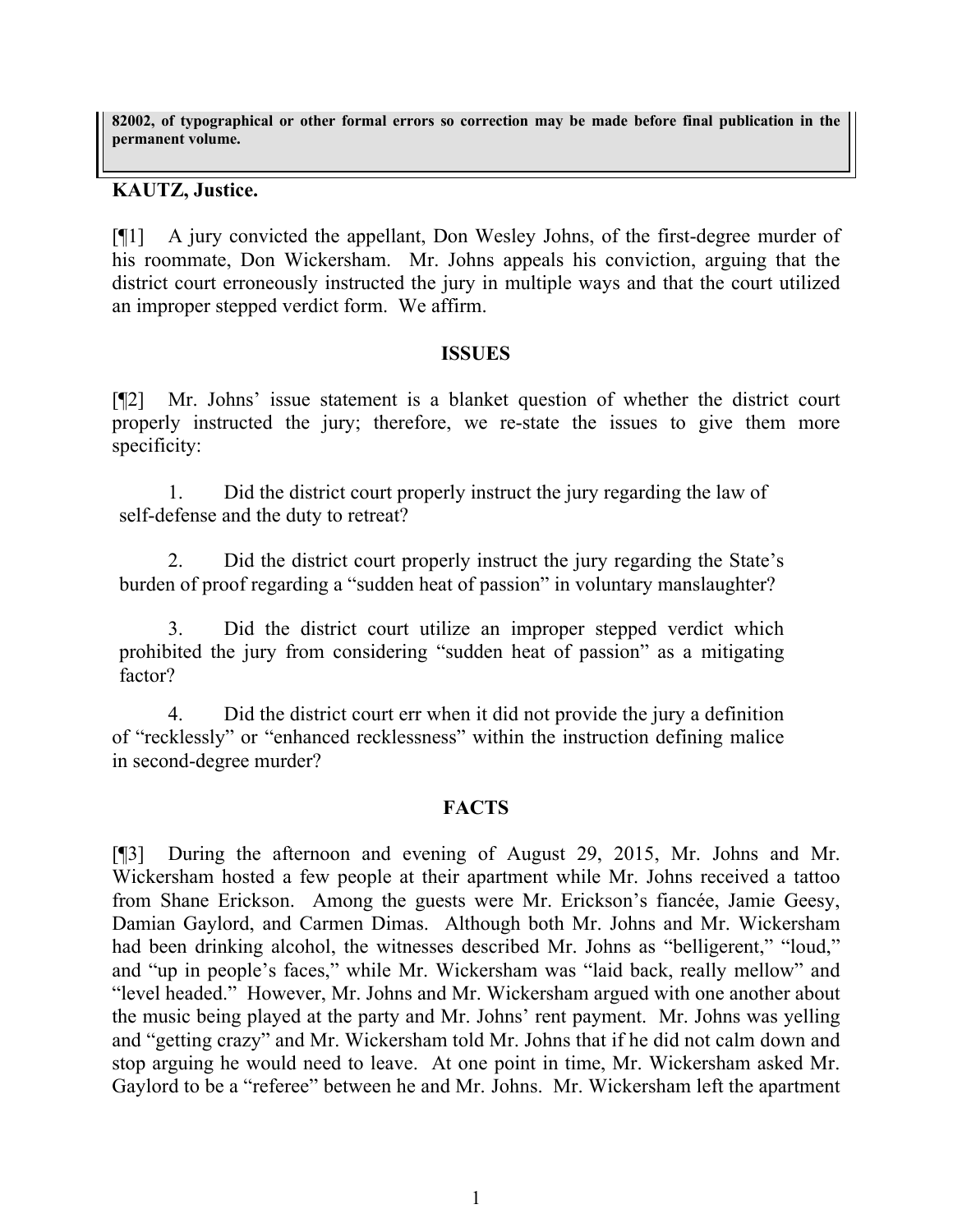with Mr. Erickson and Ms. Geesy to buy more alcohol as a means of temporarily getting away from Mr. Johns.

[¶4] Sometime during the party, Mr. Wickersham began showing the guests some of his knife and sword collection. Ms. Geesy explained that Mr. Wickersham was simply showing the knives and was not acting in a threatening manner. This sentiment was shared by Mr. Erickson. Mr. Gaylord observed Mr. Wickersham "posture" towards Mr. Johns while he was holding two of the knives, but there was twenty feet between the two men and Mr. Gaylord did not consider Mr. Wickersham a threat to anyone at the party. Ms. Geesy and Mr. Erickson, however, did not recall seeing Mr. Wickersham "posture" or act otherwise threatening towards Mr. Johns. Ms. Geesy and Mr. Erickson left the apartment at approximately 8:00 p.m. Mr. Gaylord left the apartment by 8:45 p.m. Ms. Geesy and Mr. Gaylord both conveyed that they did not witness any physical altercations between Mr. Wickersham and Mr. Johns at the apartment.

[¶5] Later that evening, Michael Izatt, a resident in the apartment complex, was on his deck when he was approached by Mr. Johns. Mr. Johns took Mr. Izatt to the apartment and Mr. Izatt observed Mr. Wickersham lying face down on an ottoman. The two left the apartment and Mr. Johns asked Mr. Izatt if he could keep his belongings in Mr. Izatt's apartment. Mr. Izatt told him he could not, and Mr. Johns left. Mr. Izatt later returned to his deck and found an 18-pack of beer and a knife covered in blood. Mr. Izatt placed the knife in the beer box and put them in the garbage can behind the apartment complex. He did not call the police to report the incident.

[¶6] At approximately 9:00 p.m., Mr. Johns arrived at the home of Kelly Stanley, who lived four or five blocks from Mr. Johns' apartment. Mr. Johns was drunk, sweating profusely, and had a cut on his finger which was wrapped in a washcloth. He told Ms. Stanley that he needed help, he had gone too far, and that he had killed Mr. Wickersham. Ms. Stanley arranged a ride for Mr. Johns and then contacted her friend, Suzanne Thornton, and asked her to check on Mr. Wickersham. She did not call the police to report the situation.

[¶7] Ms. Thornton and Matt Epperson went to the apartment and found Mr. Wickersham's body. Mr. Epperson made an anonymous 911 call but emergency personnel were unable to find the location. In the meantime, Mr. Johns arrived at the home of his friend, Chris Keck. Mr. Johns told Mr. Keck that he had cut his finger with a box cutter, and the two spent most of the night trying to get the finger to stop bleeding.

[¶8] The next morning, another resident of the apartment complex went to Mr. Johns' apartment because water was leaking through the ceiling into the apartment below. Upon arrival, the resident found Mr. Wickersham's body with multiple puncture wounds and immediately called 911. When the police arrived, they found blood throughout the apartment, a large sword in the bathtub, and the knife in the garbage can behind the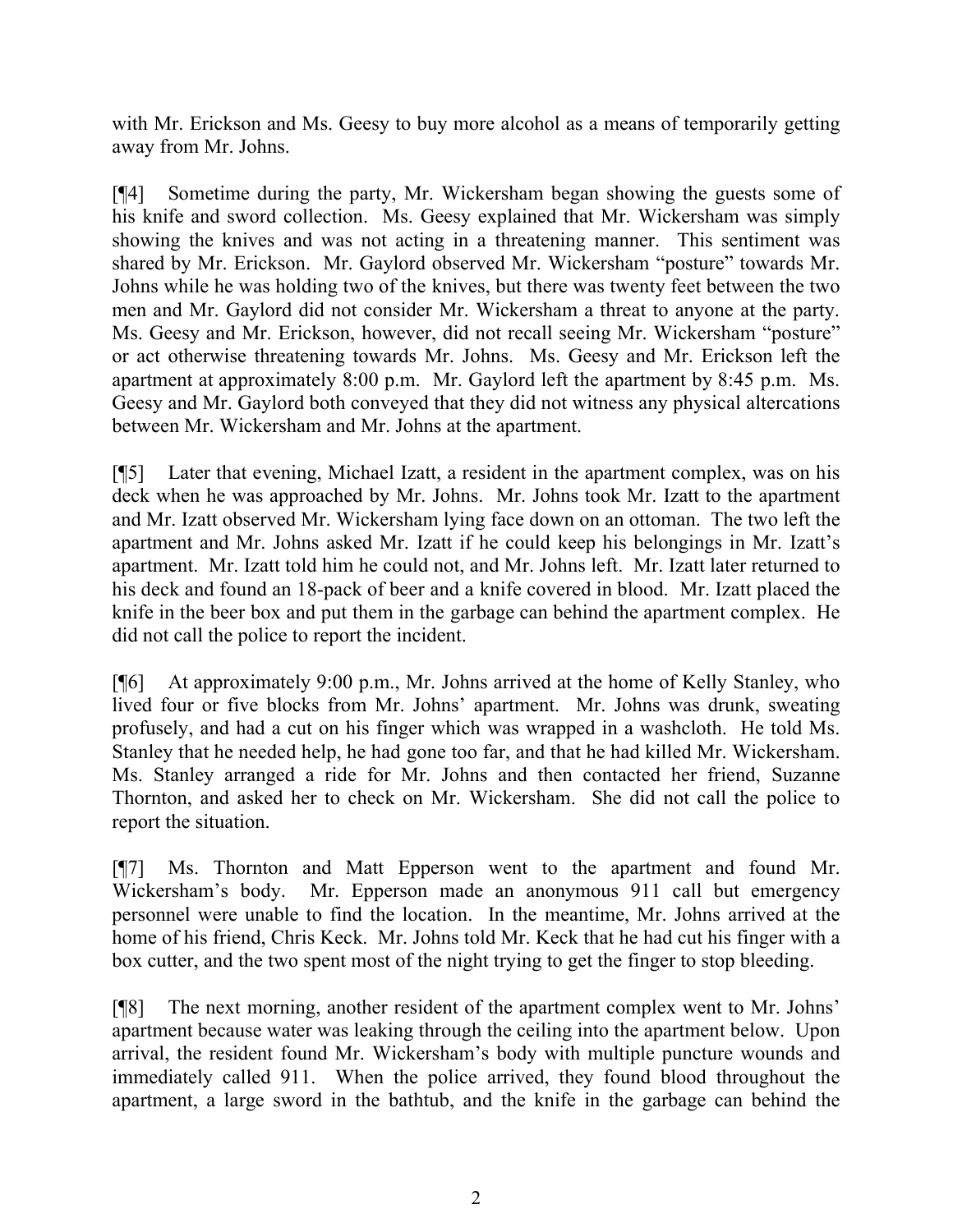house. Mr. Johns was arrested later that day after contacting the police. An autopsy showed Mr. Wickersham had suffered twenty-nine sharp force injuries of which twentyfour were stab wounds. He suffered seven injuries to his head and neck, fifteen to the torso and back, and seven to his extremities. Some of the injuries were consistent with wounds indicating that Mr. Wickersham had been trying to defend himself.

[¶9] The State charged Mr. Johns with one count of first-degree murder. The case proceeded to a jury trial where Mr. Johns' attorney asserted that, although Mr. Johns did kill Mr. Wickersham, he was acting in self-defense. The district court instructed the jury on the law of self-defense and included second-degree murder and voluntary manslaughter as lesser offenses on the verdict form in the event the jury did not find sufficient evidence of first-degree murder. The jury convicted Mr. Johns of first-degree murder and the district court sentenced him to life in prison without the possibility of parole. Mr. Johns filed a timely notice of appeal.

### **DISCUSSION**

### *Self-Defense Instructions*

[¶10] Mr. Johns argues that the jury instructions regarding self-defense were contradictory and confusing making it impossible for the jury to decipher the appropriate law regarding self-defense. He specifically takes issue with the following instructions:

### Instruction No. 35

YOU ARE INSTRUCTED that if the Defendant, at his place of residence, had reasonable ground to believe, and actually did believe, that he was in imminent danger of death or serious bodily harm and that the use of deadly force was necessary to repel such danger, he was not required to retreat or to consider whether he could safely retreat. The Defendant was entitled to stand his ground and use such force as was reasonably necessary under the circumstances to save his life or protect himself from serious bodily harm.

### Instruction No. 37

YOU ARE INSTRUCTED that in considering the claim of self-defense in this case, you must first determine whether the Defendant was the aggressor in this case or whether Mr. Wickersham was the aggressor in this case. Some sort of physical aggression or a threat of imminent use of deadly force is required before a person will be considered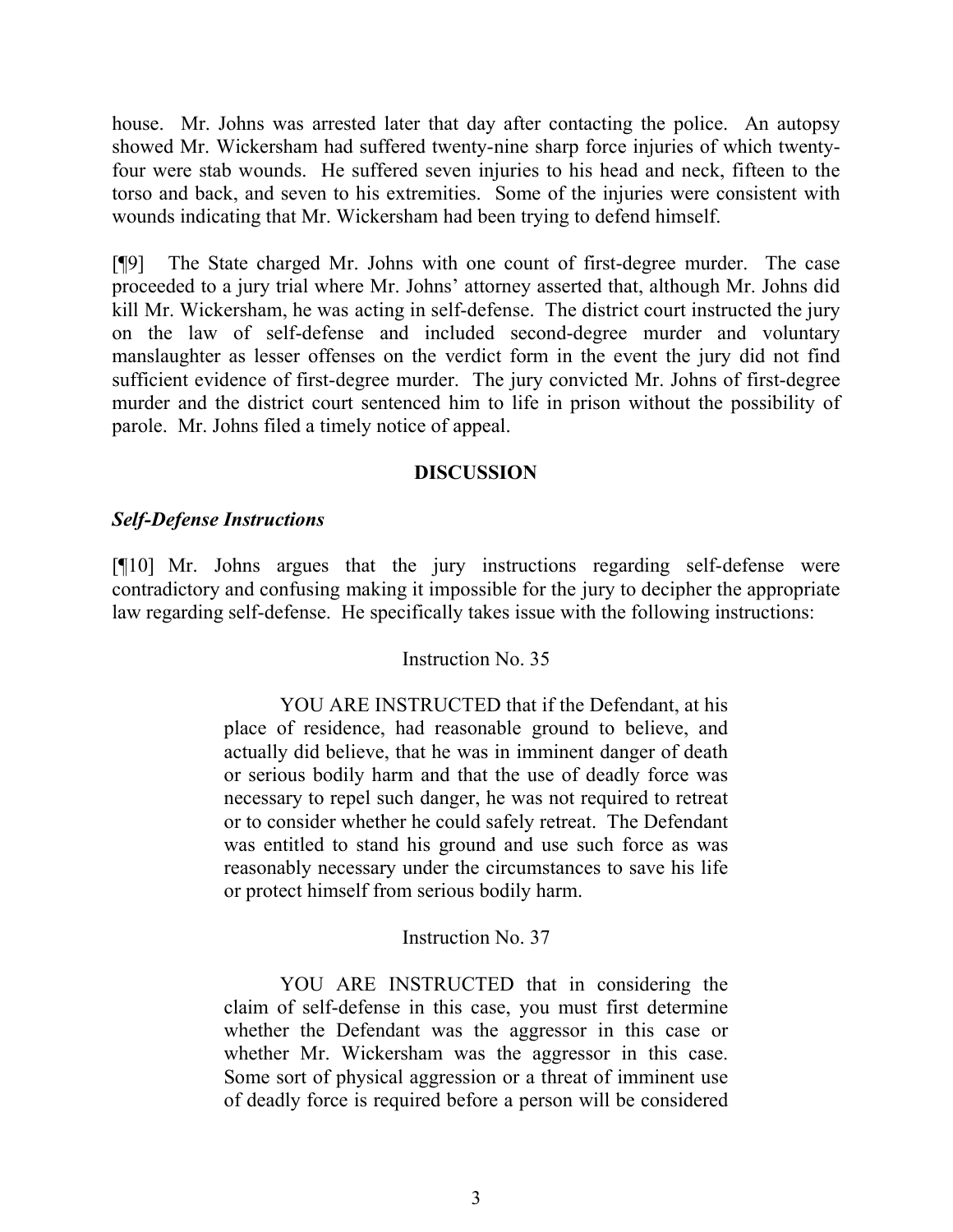an aggressor. Verbal provocation without more is generally insufficient to justify an initial aggressor. If you find that the Defendant was the aggressor in this case, you should consider his duty under Instruction 38. If you find that Mr. Wickersham was the aggressor, you should review the Defendant's actions under Instruction 39.

#### Instruction No. 38

YOU ARE INSTRUCTED that even if the Defendant had reasonable grounds to believe and actually did believe that he was in imminent danger of death or serious bodily harm, the Defendant was justified in using deadly force to repel the danger only if he retreated as far as he safely could do before using deadly force. The law requires a person to retreat rather than to take the life of an adversary if there was a convenient mode of retreat without increasing his actual or apparent peril. To excuse a failure to retreat, it is necessary that the Defendant's peril would be increased, or that it reasonably appeared that it would be increased, by retreat. If you find that the Defendant could have safely retreated but failed to do so, the Defendant cannot rely on the justification of self-defense.

#### Instruction No. 39

YOU ARE INSTRUCTED that prior to resorting to deadly force, a defendant has a duty to pursue reasonable alternatives under the circumstances. The Defendant may use deadly force only if necessary and must consider reasonable alternatives including retreating prior to using deadly force.

[¶11] With the exception of Instruction No. 35, each of these instructions was proposed in the State's pre-trial jury instruction packet, and none of the instructions were proposed by Mr. Johns. However, at the formal jury instruction conference the prosecutor specifically objected to the district court giving any self-defense instructions because Mr. Johns had not made a prima facie showing of self-defense:

> [PROSECUTOR:] We object to self-defense instructions, as they have not met their *prima facie* case, in our view.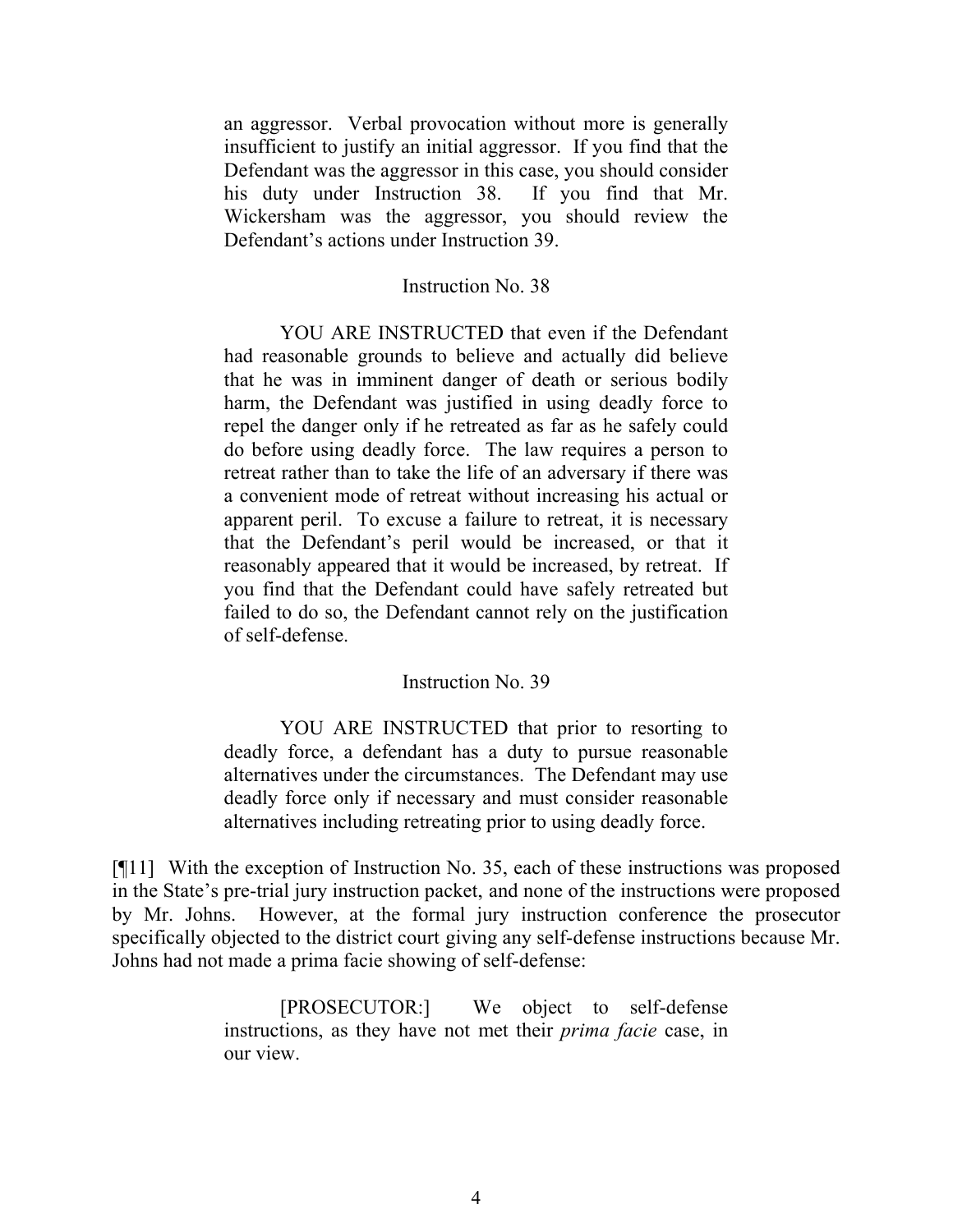We object to the instruction that I think was Pattern 8.09, as that applies to nondeadly force. So we don't feel that's applicable here.

And we object to the instruction on no duty to retreat in your own home. As our view, that is inconsistent with *Drennen*; in that, in *Drennen*, we feel if you are an aggressor, you have a duty to retreat regardless of your location.

In response, defense counsel stated:

. . . .

[DEFENSE COUNSEL:] I don't have an objection if the Court is intending to give the self-defense instructions. I think we have made our *prima facie* case, Your Honor, and - - and so I think they are appropriate.

And the other - - the last objections by [the prosecutor] are actually contained in the self-defense instructions, as well, the different instructions. And I believe Mr. Johns is entitled to all of those instruction, Your Honor.

Immediately following the State's objections and defense counsel's response, the district court determined:

> Well, the Court is going to provide the self-defense instructions over the objection of the State. I do believe the defense has met their [sic] burden; and, granted, it is a very minimal burden of justifying the giving of those instructions.

> And then I believe it is the self-defense instruction on no duty to retreat when one is in one's own home. I will give that instruction, as there has been evidence presented, and it's uncontroverted, that the alleged victim and Mr. Johns did share a residence together, and that's allegedly where this offense occurred.

[¶12] Both the State and Mr. Johns assert this Court should review Mr. Johns' complaints regarding the jury instructions for plain error because Mr. Johns did not object to the instructions during the trial. The plain error standard of review requires Mr. Johns to show: "1) the record is clear about the incident alleged as error; 2) there was a transgression of a clear and unequivocal rule of law; and 3) the party claiming the error was denied a substantial right resulting in material prejudice." *Schmuck v. State*, 2017 WY 140, ¶ 32, 406 P.3d 286, 397 (Wyo. 2017) (quoting *Collins v. State*, 2015 WY 92, ¶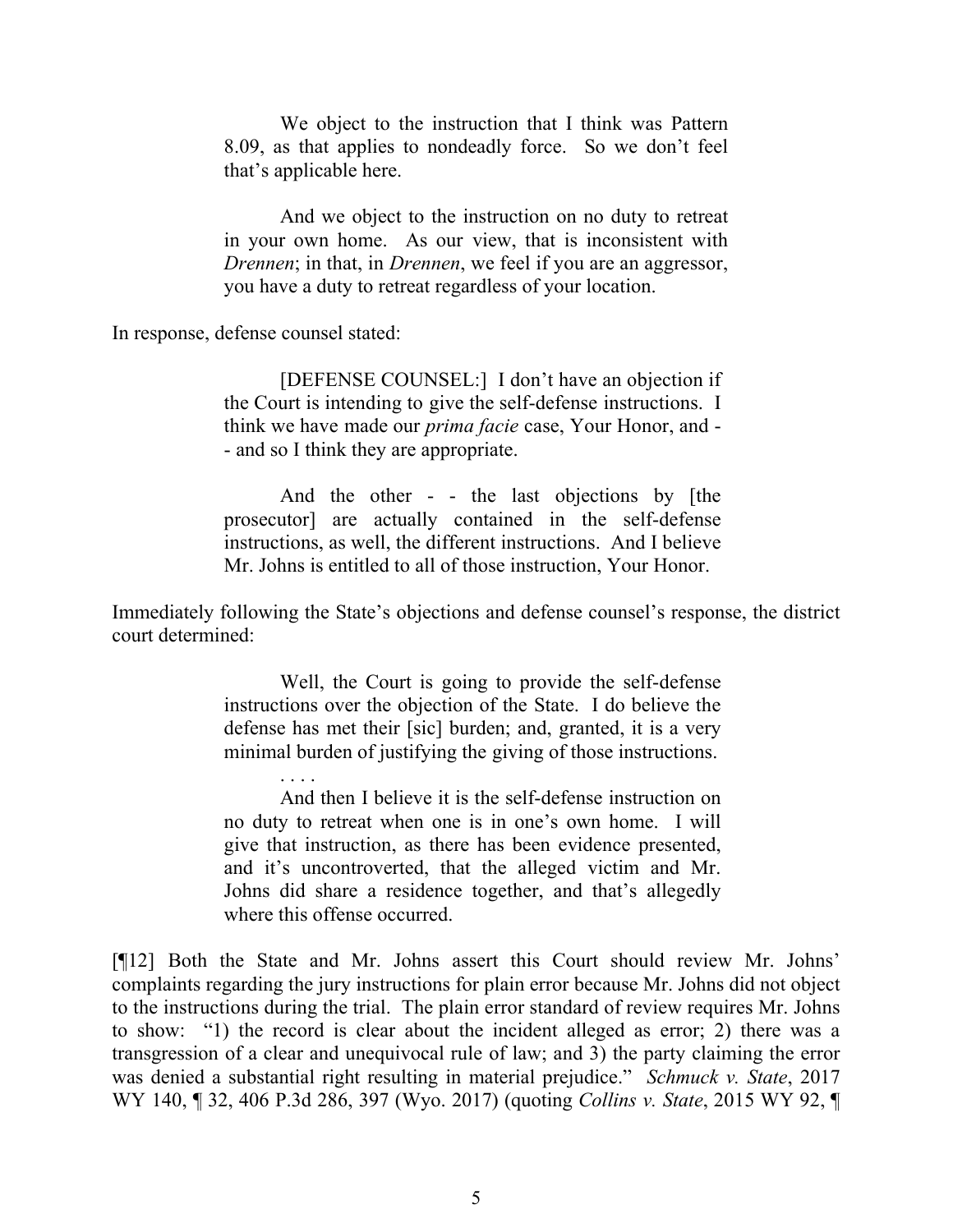10, 354 P.3d 55, 57 (Wyo. 2015)).<sup>1</sup> In conducting this analysis, we are cognizant that, "[a] trial court is given wide latitude in instructing the jury and, as long as the instructions correctly state the law and the instructions in their entirety sufficiently cover the relevant issue, reversible error will not be found." *Hawes v. State*, 2014 WY 127, ¶ 15, 335 P.3d 1073, 1078 (Wyo. 2014) (quoting *Gonzalez-Ochoa v. State*, 2014 WY 14, ¶ 18, 317 P.3d 599, 605 (Wyo. 2014)).

[¶13] The jury instructions are clearly shown in the record, satisfying the first part of plain error review. However, we need not determine whether the jury instructions violated a clear and unequivocal rule of law because the record is clear that Mr. Johns could not have suffered prejudice from these instructions even if they were erroneous. While the district court concluded Mr. Johns had presented a prima facie showing of selfdefense, justifying the self-defense instructions, we do not reach the same conclusion.

[¶14] Before a jury must be instructed regarding self-defense, the defendant "must first present a prima facie case of each element of the affirmative defense . . . including that the victim acted as the aggressor. Only then does the burden shift to the State to prove that a defendant was not acting in self-defense." *Brown v. State*, 2014 WY 104, ¶ 16, 332 P.3d 1168, 1174 (Wyo. 2014) (citing *Drennen v. State*, 2013 WY 118, ¶ 39, 311 P.3d 116, 129 (Wyo. 2014)). Therefore, before the district court was required to instruct the jury that the State had to prove beyond a reasonable doubt that Mr. Johns did not act in self-defense, Mr. Johns was required to make a prima facie showing of the following:

(1) [that Mr. Wickersham was the aggressor in the conflict];

(2) that [Mr. Johns] believed, at the time of the killing, that he was in such immediate danger of losing his own life, or of receiving serious bodily injury, as made it necessary to take the life of his assailant;

(3) [that Mr. Johns' belief was that of a reasonable person under the circumstances]; and

(4) that there was no other reasonable method of escaping or otherwise resolving the conflict.

*Id.; Ramos v. State*, 806 P.2d 822, 825 (Wyo. 1991). We have described a defendant's prima facie showing as a "minimal burden" or a "slight burden," but it is a burden

l

<sup>&</sup>lt;sup>1</sup> It is arguable that defense counsel's conduct rises to the level of invited error. The transcript cited above demonstrates that Mr. Johns and his counsel explicitly advocated for the use of these instructions over the State's objection. Granted, Mr. Johns did not originally propose the instructions; however, at the time of the formal jury instruction conference, Mr. Johns knew which instructions had been proposed and he urged the district court to give them. "The doctrine of invited error prohibits a party from raising on appeal alleged trial court errors that were induced by that party's actions." *Toth v. State*, 2015 WY 86A, ¶ 45, 353 P.3d 696, 710 (Wyo. 2015). However, the State did not propose the use of the invited error doctrine and, therefore, we do not consider it any further.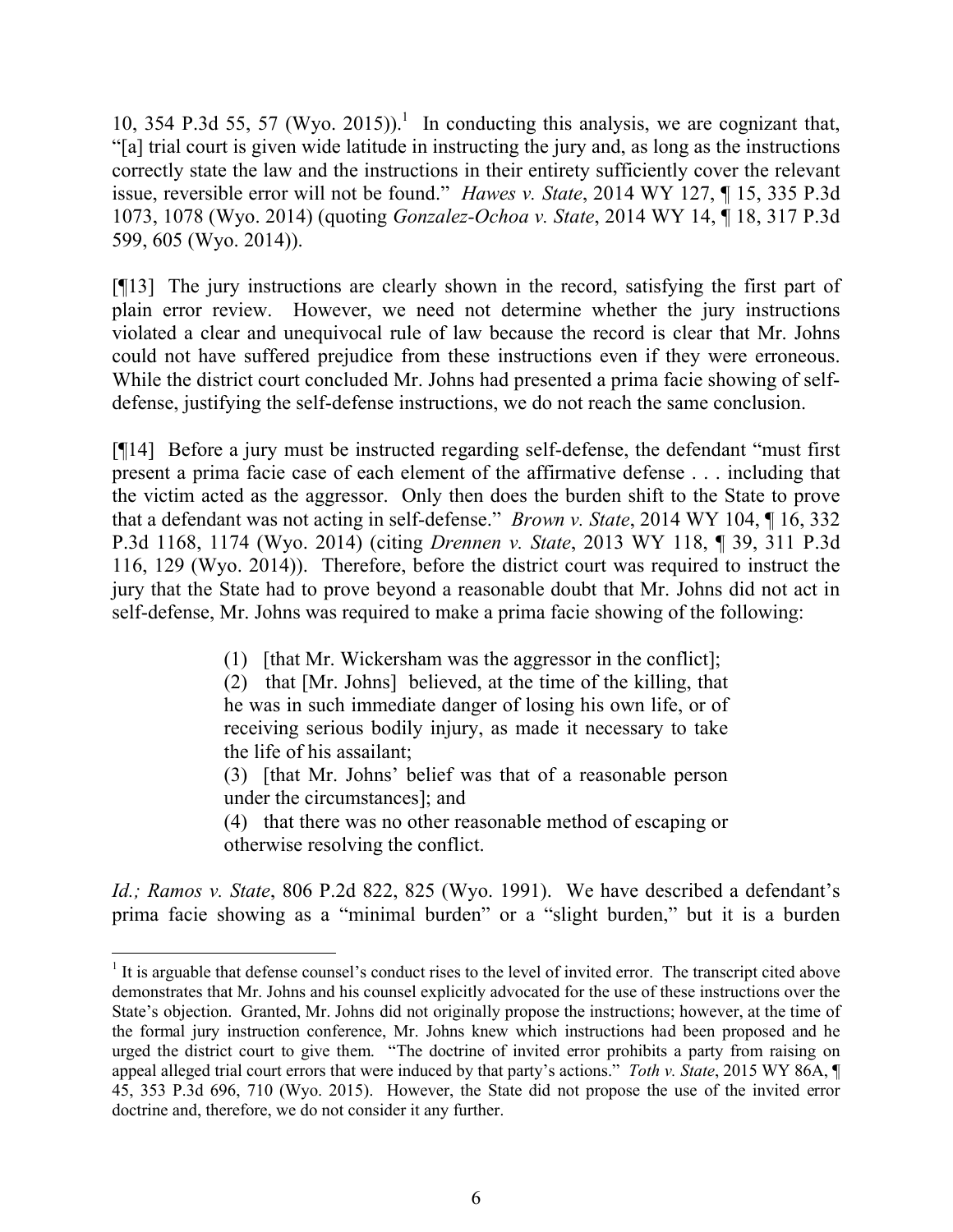nonetheless that must be supported by some evidence to support a self-defense theory. *See Schmuck*, ¶ 69, 406 P.3d at 308; *Haire v. State*, 2017 WY 48, ¶ 25, 393 P.3d 1304, 1311 (Wyo. 2017). *Compare U.S. v. Branch*, 91 F.3d 699, 712 (5th Cir. 1996) ("We review the record cognizant that the 'merest scintilla of evidence' in the defendant's favor does not warrant a jury instruction regarding an affirmative defense for which the defendant bears the initial burden of production. Under *Mathews*, there must be 'evidence sufficient for a reasonable jury to find in [the defendant's] favor.'"); *Sipple v. State*, 972 So.2d 912, 915 (Fla. Dist. Ct. App. 2007) ("When self-defense is asserted in a criminal case, the defendant only has the burden of presenting some evidence to establish a prima facie case that the killing was justified. . . . As long as there is any evidence of self-defense presented by the defendant, the instruction is warranted."); *People v. Falconer*, 668 N.E.2d 1095, 1100 (Ill. App. Ct. 1996) ("Self-defense is an affirmative defense, and unless the State's evidence raises the issue, the defendant must present some evidence as to each of the elements of the defense."); *State v. Bowman*, 869 S.W.2d 901, 903 (Mo. Ct. App. 1994) ("A defendant bears the burden of injecting the issue of selfdefense into the case by substantial evidence."); *State v. Janes*, 850 P.2d 495, 237 (Wash. 1993) ("In order to raise self-defense before the jury, a defendant bears the initial burden of producing some evidence which tends to prove that the killing occurred in circumstances amounting to self-defense.").

[¶15] While this Court has not stated what quantity of evidence is necessary to satisfy the "minimal" or "slight burden" required to make a prima facie showing of self-defense, we are satisfied that burden was not met here. Even when the evidence is viewed in the light most favorable to Mr. Johns, the jury could not have had a reasonable doubt about whether Mr. Johns acted in self-defense. *See United States v. Barrett,* 797 F.3d 1207,  $1217$  ( $10^{th}$  Cir. 2015). The most problematic aspect of Mr. Johns' claim of self-defense is that the jury was presented with no evidence indicating how the incident started or progressed other than the physical evidence and Mr. Johns' statements. The State did present Fady Osseiran's testimony about statements Mr. Johns had made about the killing but, as described in detail below, those statements did not support a self-defense theory. Therefore, there was nothing the jury could rely on to determine whether each element of self-defense could be satisfied, a necessary prerequisite to trigger the State's obligation to rebut those facts beyond a reasonable doubt. *Brown*, ¶ 16, 332 P.3d at 1174.

[¶16] Mr. Johns argues that there was no evidence presented at trial that suggested he was the aggressor in the conflict that led to Mr. Wickersham's death. Further, he states that the evidence established that Mr. Wickersham was the aggressor because he was "brandishing knives" and making threatening gestures. He also asserts that Mr. Osseiran stated that Mr. Johns received a defensive wound on his hand while "trying to protect himself." Mr. Johns' assertions are a mischaracterization of the record.

[¶17] During the cross-examination of many of the State's witnesses, Mr. Johns' counsel attempted to elicit testimony that Mr. Wickersham was acting aggressively when he was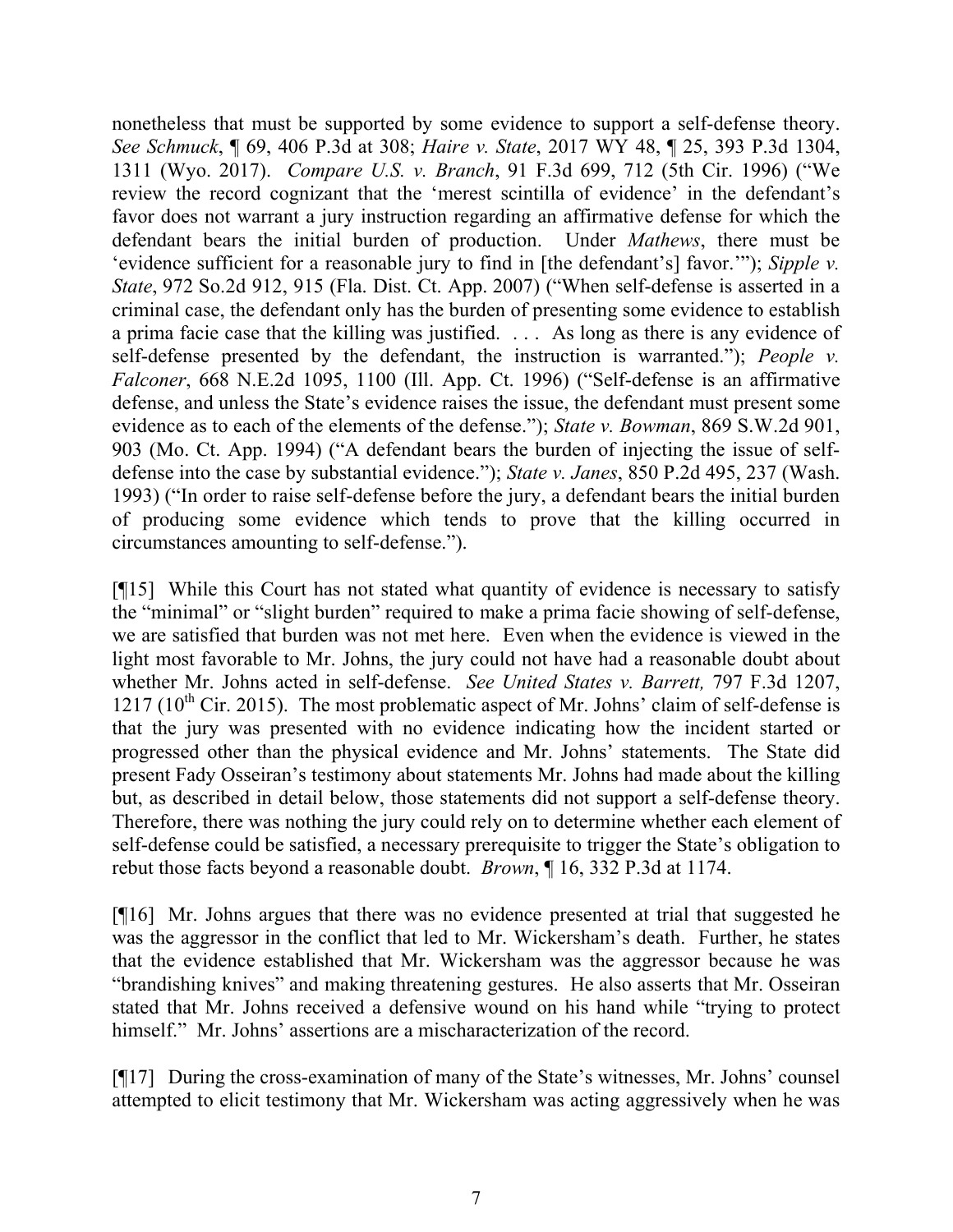showing the partygoers his knives and swords. There was some testimony that Mr. Johns and Mr. Wickersham had argued about the music and Mr. Johns' rent, and that Mr. Wickersham "postured" toward Mr. Johns while holding the knives. However, the witness who mentioned "posturing" made it clear that Mr. Wickersham was at least twenty feet away from Mr. Johns and that he did not consider Mr. Wickersham a threat at any time during the evening. The overall tenor of all of the witnesses' testimony demonstrated that Mr. Johns was exhibiting drunken and "belligerent" behavior and that Mr. Wickersham was not acting aggressively even when showing his knives and swords. Additionally, the "posturing" and any verbal disagreements between Mr. Johns and Mr. Wickersham stemmed from Mr. Johns' belligerent and drunken behavior, not Mr. Wickersham's actions. Most importantly, none of the witnesses observed a physical altercation of any kind between Mr. Johns and Mr. Wickersham.

[¶18] Further, despite Mr. Johns' argument to the contrary, Mr. Osseiran's testimony does not support Mr. Johns' self-defense theory. Mr. Osseiran shared a jail cell with Mr. Johns and testified that Mr. Johns relayed the following about the events that led to Mr. Wickersham's death:

> Q. (BY [PROSECUTOR]) Mr. Osseiran, we were talking about how the defendant was armed. Did he tell you what type of weapon he had?

> > A. It's - - I believe it was a green knife.

Q. All right.

A. Yeah, that's what it was told to me.

Q. All right. How did he describe the other person involved in this?

A. Well, they - - they had an argument, you know, on the house 'cause the defendant was - - he came in and he was high. And the defendant looked at the other guy, the victim was trying to protect himself because he was trying to tell him to get out. And when he saw the knife, he went and armed himself, also, with the sword.

. . . .

Q. All right. Did he tell you how he got the cut on his finger by chance?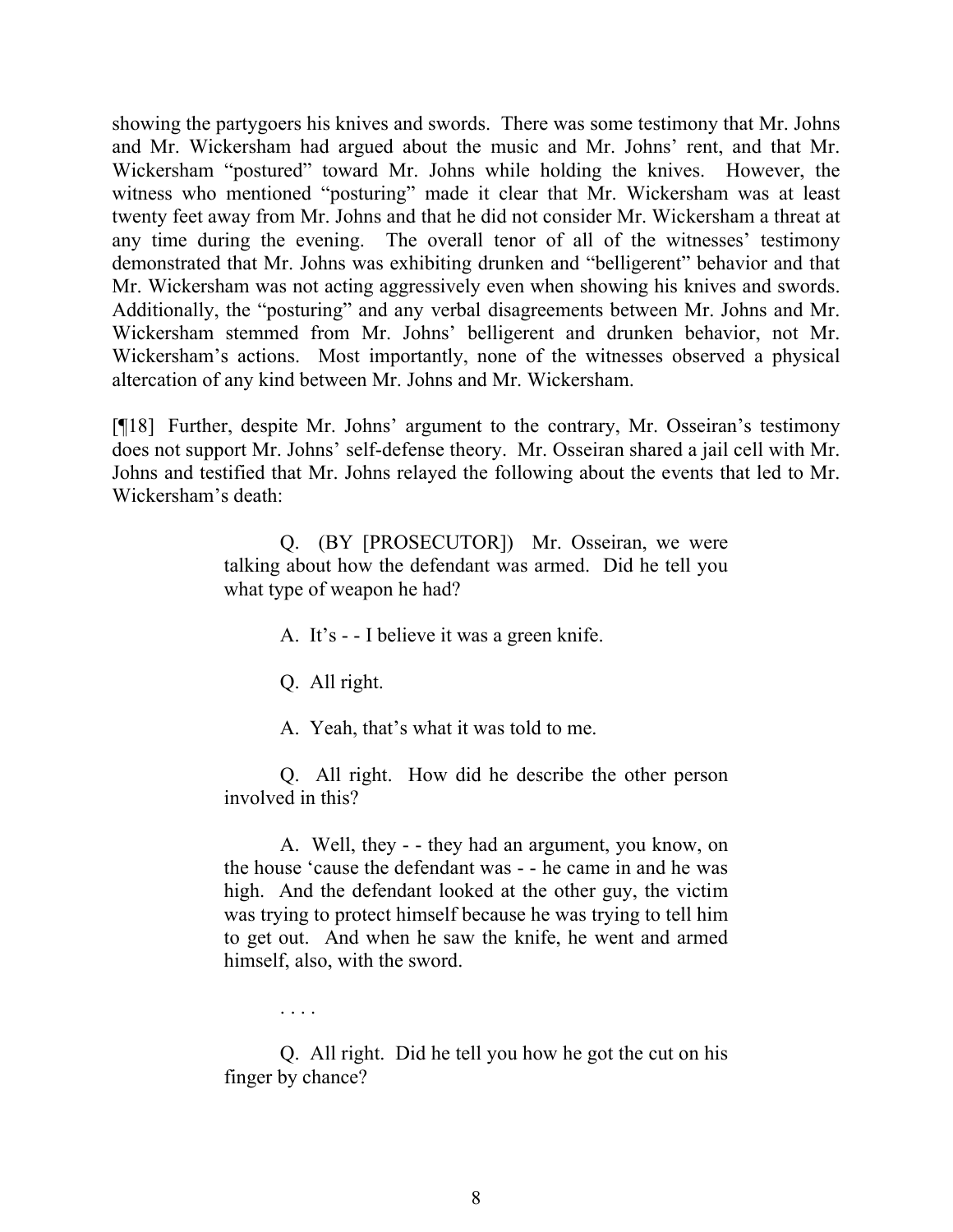A. Yeah. When he - - the victim - - the victim was trying to defend himself, and he was trying to grab it from the victim, and he cut himself right here. Just when he disarmed the victim with it.

. . . .

Q. ([BY PROSECUTOR]) Did he tell you which weapon he used the most?

A. Well, he used a knife first to stab him a lot, like quite a few times. But mostly the knife, not the sword.

Q. Did he tell you if he used the sword at all?

A. He didn't get to that much detail with it but, mostly, the knife. He was just trying to protect himself, I guess, after he discharged the victim.

Q. All right. And what happened after the victim - his name was Mr. Wickersham - - when he wasn't moving anymore?

A. Well, he was - - he was just sitting there. He was - - I guess he was dead, like you said. And then he went in the bathroom, run some water on the sword, came back, and it [sic] was twitching. So he finished stabbing him to make sure he was - - had no more brain cells or anything moving after that. I don't know what happened after that. I don't know.

Without providing a citation, Mr. Johns quotes Mr. Osseiran's testimony to support Mr. Johns' position that he was "just trying to protect himself." Mr. Osseiran's use of pronouns does render selected parts of his testimony somewhat garbled, but his testimony as a whole makes it clear that Mr. Wickersham armed himself with the sword to defend himself from a knife attack from Mr. Johns. His testimony is also clear that Mr. Johns continued to stab Mr. Wickersham after he was clearly incapacitated in order to ensure he was dead.

[¶19] Based upon the evidence that was and was not presented at trial, it is clear that Mr. Johns' theory of self-defense was premised on a lack of information about what happened at the time of Mr. Wickersham's death and, therefore, it is as likely that Mr. Johns was acting in self-defense as it was that he was not. While that may be true, it does not change the fact there is no evidence that: 1) Mr. Wichersham was the aggressor in this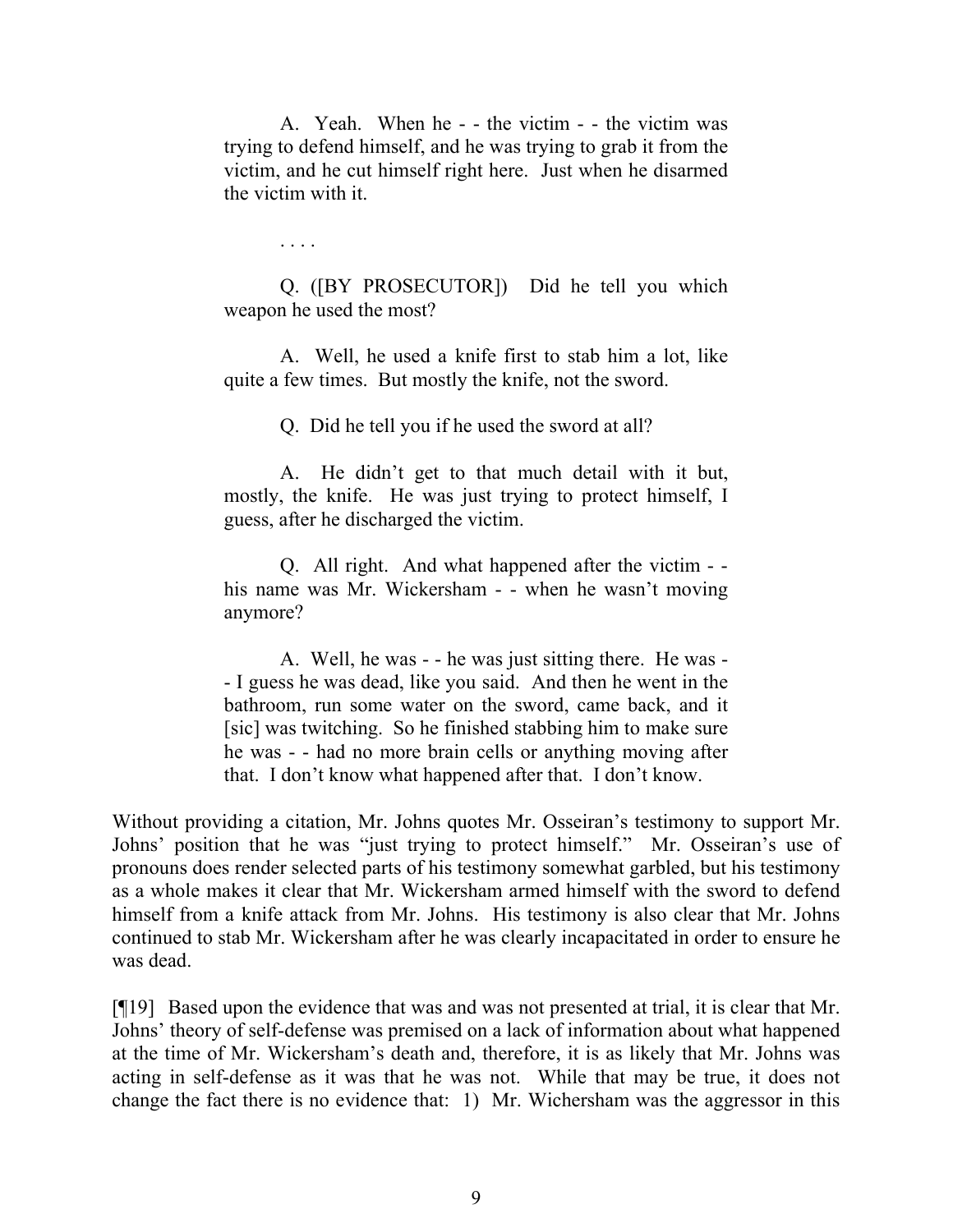conflict; 2) Mr. Johns believed he was in immediate danger of death or serious bodily injury; 3) Mr. Johns' belief was reasonable; and 4) and there was no other reasonable method of resolving the conflict. The only way the jury could have concluded that Mr. Johns was acting in self-defense when he killed Mr. Wickersham would have been through inappropriate speculation and conjecture. *See Bruce v. State*, 2015 WY 46, ¶ 85, 346 P.3d 909, 934 (Wyo. 2015) ("The self-defense instruction requested by Mr. Bruce would have simply been an invitation to the jury to engage in speculation or conjecture, and the district court thus properly refused to give the instruction."); *see also State v. Graham*, 371 N.W.2d 204, 209 (Minn. 1985) ("The defense's argument for the instruction is that, since the evidence was circumstantial, there is no way of telling who fired first; therefore, it could have been Russell as well as it could have been Graham. The argument is not supported with any evidence and is not even a rebuttal to the state's evidence that Graham was the aggressor. Thus, the defense failed in its burden to go forward with evidence of an independent assault by Officer Russell, and the trial court's refusal to give the instruction was proper.") Therefore, Mr. Johns failed to make a prima facie showing that required the district court to instruct the jury regarding the law of selfdefense. Any errors or confusion that may have existed in the instructions could not have prejudiced Mr. Johns, and he has failed to demonstrate plain error.

## *Burden of Proof for Sudden Heat of Passion*

[¶20] Mr. Johns argues the district court improperly instructed the jury regarding the State's burden of proof for the lesser offense of voluntary manslaughter. The district court gave the following instruction from the Wyoming Pattern Jury Instructions:

Instruction No. 27

YOU ARE INSTRUCTED that the elements of the lesser included crime of Voluntary Manslaughter are:

1. On or about the  $29<sup>th</sup>$  day of August, 2015, through on or about the  $30<sup>th</sup>$  day of August, 2015;

- 2. In Natrona County, Wyoming;
- 3. The Defendant, Don Wesley Johns;
- 4. Voluntarily;
- 5. Upon a sudden heat of passion;
- 6. Killed a human being, namely: Don Wickersham.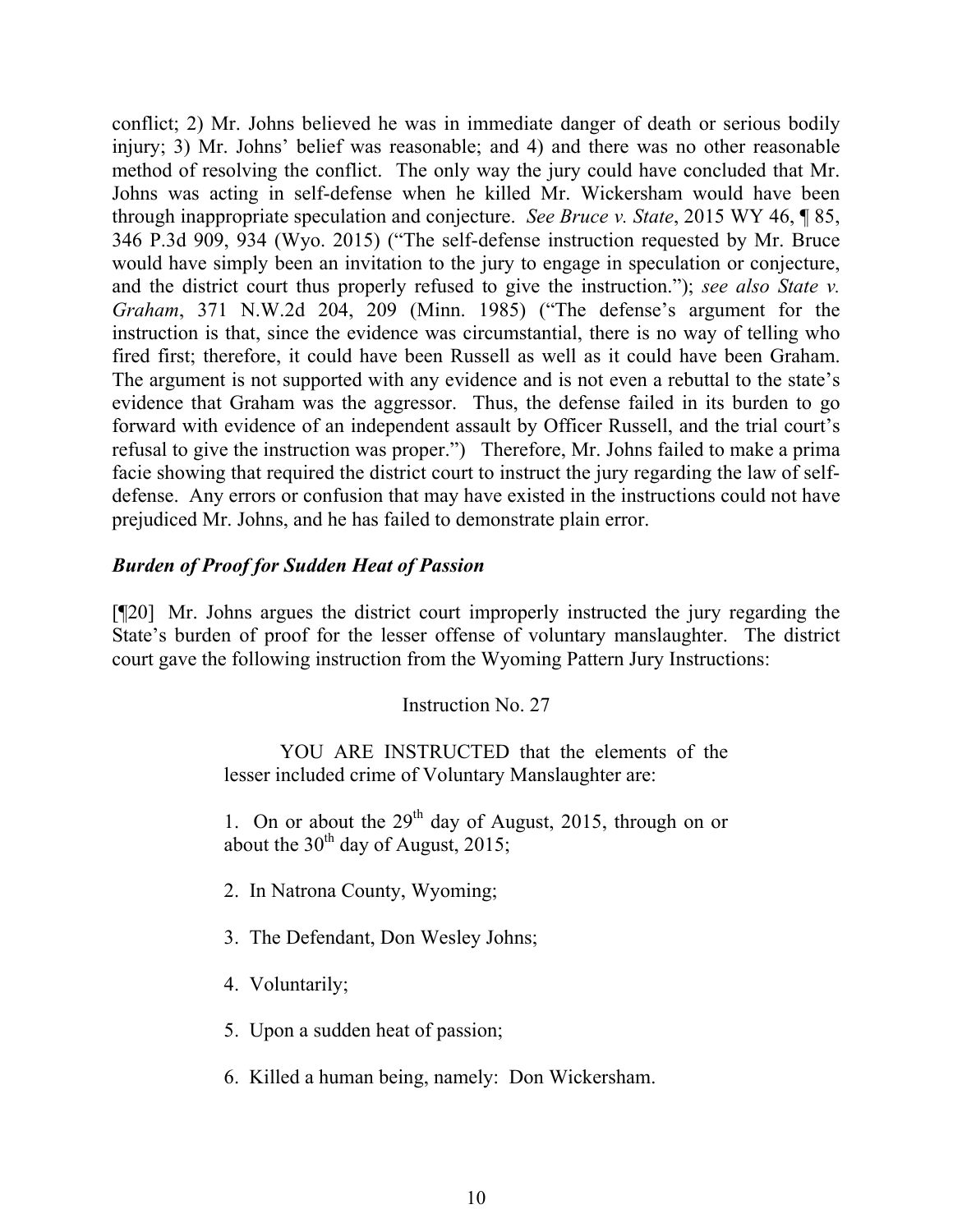If you find from your consideration of all the evidence that each of these elements has been proved beyond a reasonable doubt, then you should find the Defendant guilty.

If, on the other hand, you find from your consideration of all the evidence that any of these elements has not been proved beyond a reasonable doubt, then you should find the Defendant not guilty.

In *Shull v. State*, 2017 WY 14, ¶ 39, 388 P.3d 763, 772 (Wyo. 2017), we held this instruction was inappropriate as a lesser included offense instruction because it did not inform the jury that the State was required to disprove a sudden heat of passion. We further held that this error was structural in nature and required reversal regardless of the prejudicial effect of the error. *Id*., ¶ 45, 388 P.3d at 774.

[¶21] However, we recently revisited our decision in *Shull* and overruled our conclusion that use of this instruction in a lesser offense context amounts to structural error. *Schmuck*, **[** 31, 406 P.3d at 297. Instead, it amounts to trial error, which requires a defendant to demonstrate plain error—including the prejudicial natural of the error—if he failed to object to the instruction at trial. *Id*., ¶ 32, 406 P.3d at 297. Mr. Johns acknowledges that his counsel did not object to this instruction at trial; therefore, we review this claim for plain error.

[¶22] The record clearly reflects the district court gave the jury the pattern instruction regarding voluntary manslaughter, satisfying the first part of the plain error standard of review. While *Shull* established a clear and unequivocal rule of law regarding the use of the instruction in a situation such as this, that rule of law was not established until approximately two and a half months after Mr. Johns' trial had concluded. Wyoming law is unsettled as to whether a law must be clear and unequivocal at the time of trial in order to satisfy plain error review. *Shmuck*, ¶ 34, 406 P.3d at 298. That question need not be answered here because Mr. Johns cannot establish prejudice.

[¶23] The record is clear that Mr. Johns did not attempt to mitigate the malice element of first- or second-degree murder by arguing he killed Mr. Wickersham in a sudden heat of passion. He did not propose a jury instruction regarding voluntary manslaughter, and he did not include voluntary manslaughter on his proposed verdict form. Further, he did not point to any evidence presented at trial that would have shown he acted in a sudden heat of passion. Instead, his sole argument was that he killed Mr. Wickersham while defending himself. Additionally, there was no evidence presented at trial that would have supported a conclusion that Mr. Johns acted under a sudden heat of passion. As stated above, while there was evidence of Mr. Johns' and Mr. Wickersham's behavior earlier in the evening, there was absolutely no evidence about what transpired at the time of Mr. Wickersham's death that would have demonstrated Mr. Johns acted in a sudden heat of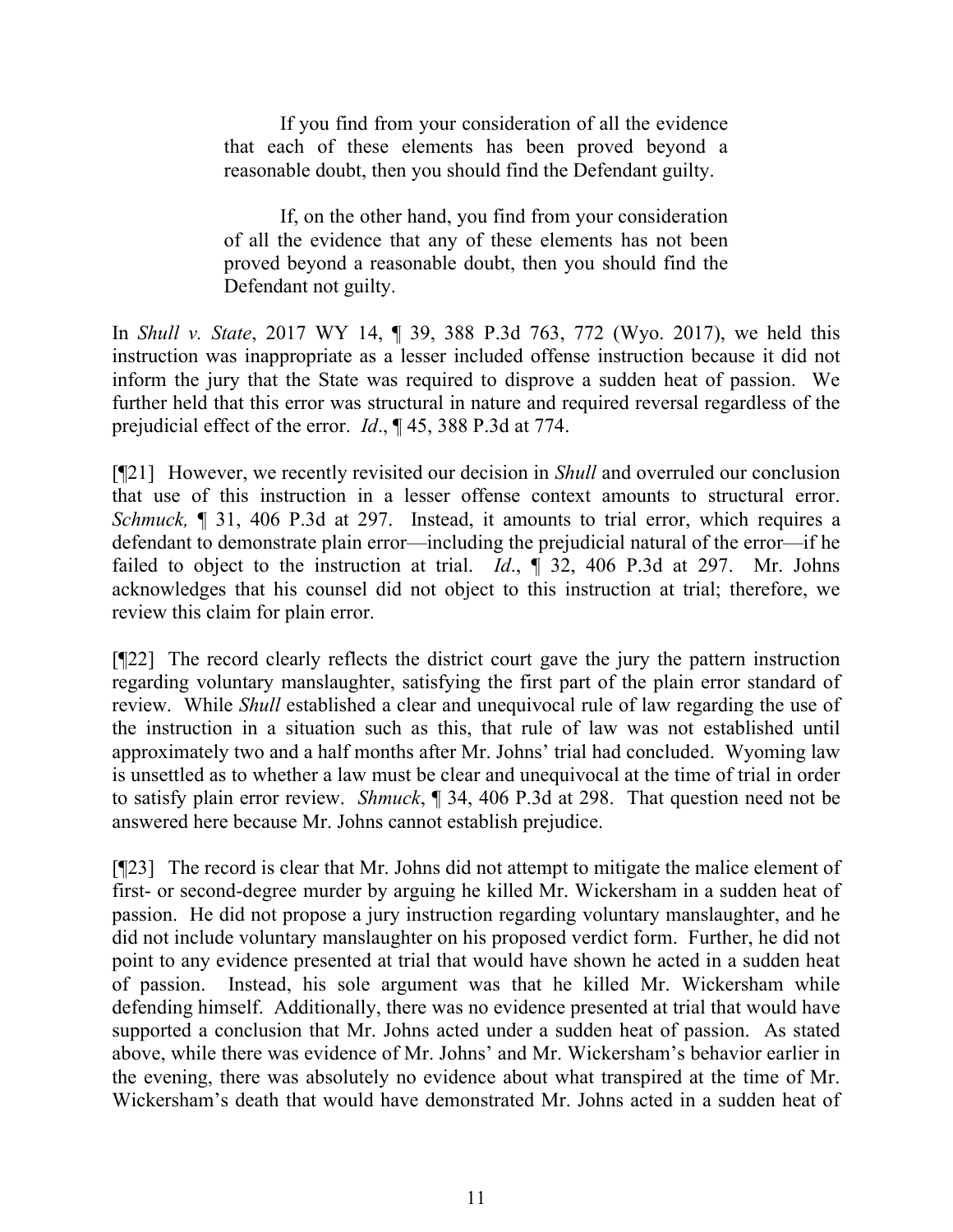passion. Further, Mr. Johns' statements to Mr. Osseiran do not suggest he acted in a sudden heat of passion. Therefore, it would have been well within the district court's discretion to not give a voluntary manslaughter instruction. *See Dean v. State*, 2003 WY 128, ¶ 19, 77 P.3d 692, 699 (Wyo. 2003) (a lesser-included offense instruction should not be given in the absence of some minimal evidentiary support). Consequently, an instruction regarding voluntary manslaughter and sudden heat of passion that complied with *Shull* would not have changed the verdict, and Mr. Johns has failed to demonstrate plain error. *Schmuck*, ¶ 37, 406 P.3d at 299.

# *Stepped Verdict Form*

[¶24] Mr. Johns argues that the verdict form the district court submitted to the jury did not allow the jury to appropriately consider whether Mr. Johns' actions were the result of a sudden heat of passion that would have led to a conviction of voluntary manslaughter instead of first- or second-degree murder. The verdict form used here was a stepped verdict form, wherein the jury was instructed to consider the first-degree murder charge, and only if it found the defendant not guilty of that charge should the jury deliberate about second-degree murder, and then voluntary manslaughter. Mr. Johns did not object to the use of this verdict form, therefore, we again review his claim for plain error.

[¶25] We are unpersuaded by Mr. Johns' argument regarding the verdict form for the same reasons he could not demonstrate plain error in the voluntary manslaughter jury instruction. Mr. Johns did not argue he acted in a sudden heat of passion, and no evidence was presented by either party that would have allowed the jury to reach that conclusion. Thus, even if the district court had submitted a verdict form that met Mr. Johns' satisfaction (which he does not suggest what that verdict form would look like), the jury's verdict would have remained the same and Mr. Johns has failed to establish prejudice.

# *Definition of Recklessly in the Malice Element of Second-Degree Murder*

[¶26] The district court instructed the jury that second-degree murder is a lesser included offense of first-degree murder and, consequently, instructed the jury regarding the elements of second-degree murder. Based upon this Court's decision in *Wilkerson v. State*, 2014 WY 136, 336 P.3d 1188 (Wyo. 2014), the district court gave the jury further instruction regarding the definition of "malice" found in the second-degree murder statute:

# Instruction No. 24

YOU ARE INSTRUCTED that for purposes of considering the lesser-included offense of Murder in the Second Degree, the following definitions apply: